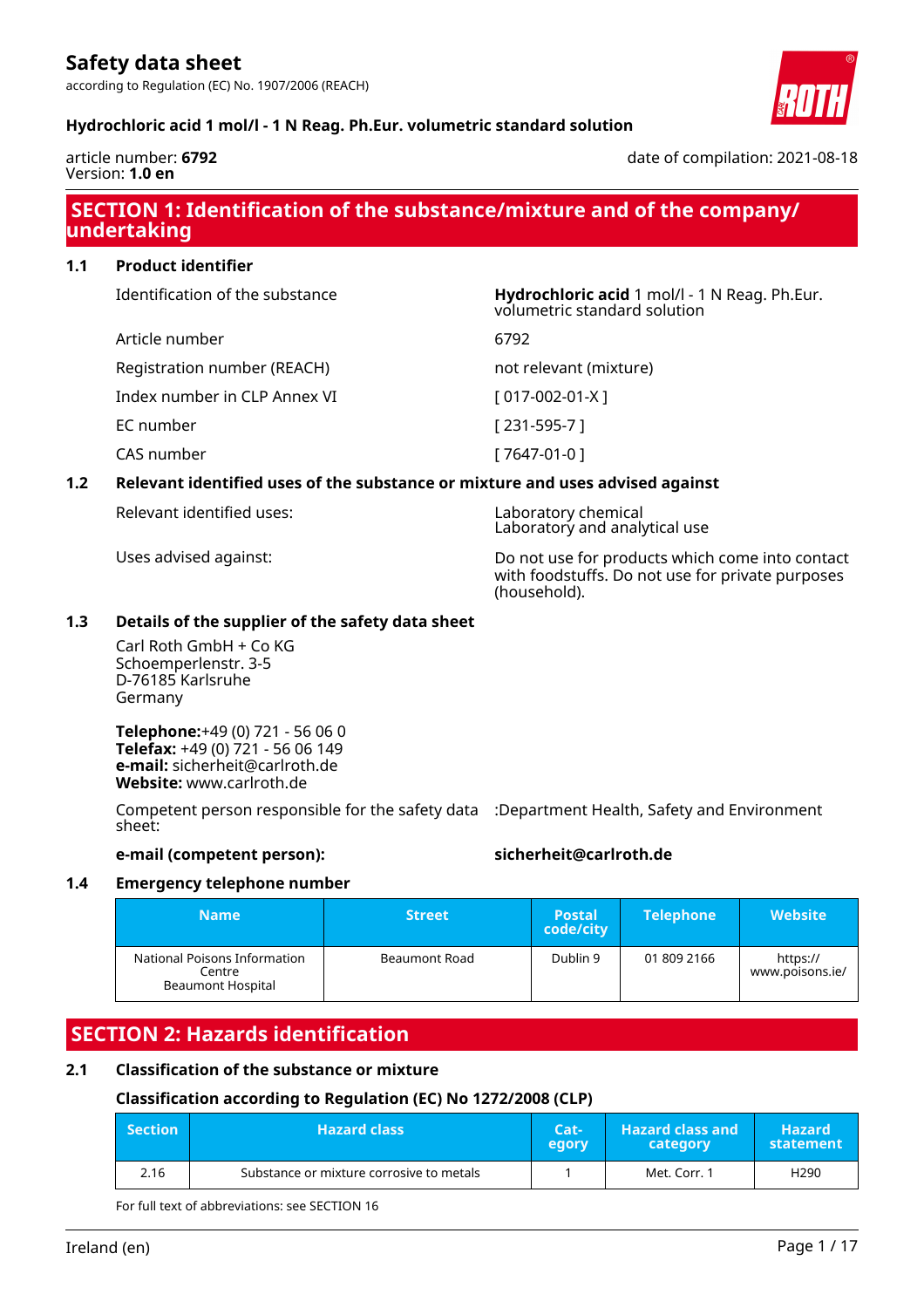according to Regulation (EC) No. 1907/2006 (REACH)



## **Hydrochloric acid 1 mol/l - 1 N Reag. Ph.Eur. volumetric standard solution**

article number: **6792**

## **2.2 Label elements**

**Labelling according to Regulation (EC) No 1272/2008 (CLP)**

| <b>Signal word</b>              | Warning                                      |
|---------------------------------|----------------------------------------------|
| <b>Pictograms</b>               |                                              |
| GHS05                           |                                              |
| <b>Hazard statements</b>        |                                              |
| H <sub>290</sub>                | May be corrosive to metals                   |
| <b>Precautionary statements</b> |                                              |
|                                 | <b>Precautionary statements - prevention</b> |
| P234                            | Keep only in original packaging              |
|                                 | <b>Precautionary statements - response</b>   |
| P390                            | Absorb spillage to prevent material damage   |

**Labelling of packages where the contents do not exceed 125 ml** Signal word: **Warning** Symbol(s)



## **2.3 Other hazards**

## **Results of PBT and vPvB assessment**

This mixture does not contain any substances that are assessed to be a PBT or a vPvB.

## **SECTION 3: Composition/information on ingredients**

#### **3.1 Substances**

not relevant (mixture)

## **3.2 Mixtures**

## **Description of the mixture**

| Name of sub-<br>stance | <b>Identifier</b>                                                                                        | $Wt\%$  | <b>Classification acc. to</b><br><b>GHS</b>                                          | <b>Pictograms</b> | <b>Notes</b>                   |
|------------------------|----------------------------------------------------------------------------------------------------------|---------|--------------------------------------------------------------------------------------|-------------------|--------------------------------|
| Hydrochloric acid  %   | CAS No<br>7647-01-0<br>EC No<br>231-595-7<br>Index No<br>017-002-01-X<br>REACH Reg. No<br>01-2119484862- | $3 - 4$ | Met. Corr. 1 / H290<br>Skin Corr. 1B / H314<br>Eye Dam. 1 / H318<br>STOT SE 3 / H335 |                   | B(a)<br>GHS-HC<br><b>IOELV</b> |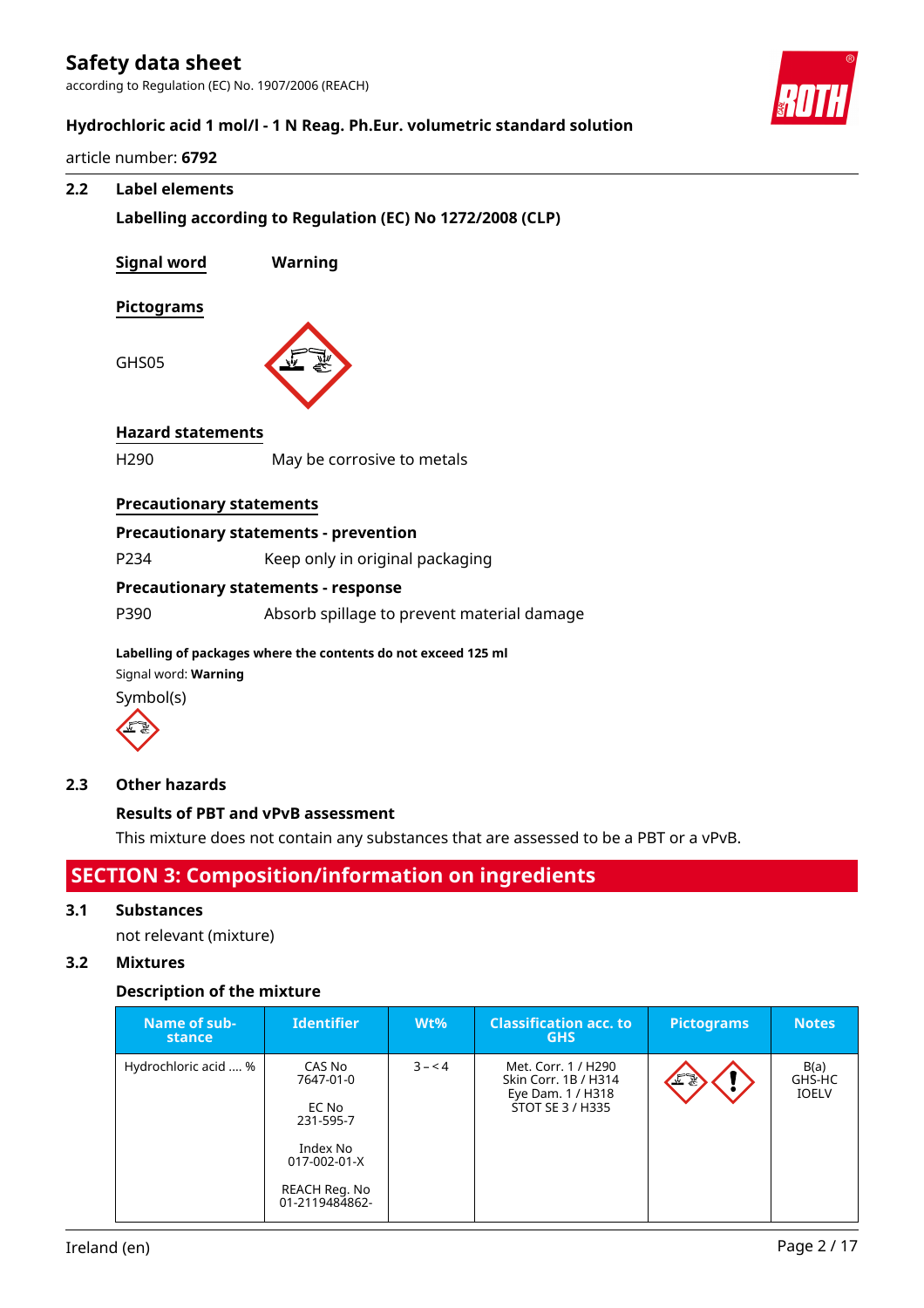according to Regulation (EC) No. 1907/2006 (REACH)



## **Hydrochloric acid 1 mol/l - 1 N Reag. Ph.Eur. volumetric standard solution**

#### article number: **6792**

| Name of sub-<br>stance | <b>M</b> dentifier | $Wt\%$ | <b>Classification acc. to</b><br><b>GHS</b> | <b>Pictograms</b> | <b>Notes</b> |
|------------------------|--------------------|--------|---------------------------------------------|-------------------|--------------|
|                        | $27  xxxx$         |        |                                             |                   |              |

**Notes**

B(a): The classification refers to an aqueous solution

GHS-HC: Harmonised classification (the classification of the substance corresponds to the entry in the list according to 1272/ 2008/EC, Annex VI)

IOELV: Substance with a community indicative occupational exposure limit value

| Name of sub-<br>stance  | <b>Identifier</b>                                                     | <b>Specific Conc. Limits</b>                                                                                                                                                                                                 | <b>M-Factors</b> | <b>ATE</b> | <b>Exposure</b><br><b>route</b> |
|-------------------------|-----------------------------------------------------------------------|------------------------------------------------------------------------------------------------------------------------------------------------------------------------------------------------------------------------------|------------------|------------|---------------------------------|
| Hydrochloric<br>acid  % | CAS No<br>7647-01-0<br>EC No<br>231-595-7<br>Index No<br>017-002-01-X | Met. Corr. 1; H290: $C \ge 0.1$ %<br>Skin Corr. 1B; H314: C ≥ 25 %<br>Skin Irrit. 2; H315: 10 % $\leq$ C < 25 %<br>Eye Dam. 1; H318: $C$ ≥ 25 %<br>Eye Irrit. 2; H319: 10 % $\leq$ C < 25 %<br>STOT SE 3; H335: $C \ge 10$ % |                  |            |                                 |

For full text of abbreviations: see SECTION 16

## **SECTION 4: First aid measures**

## **4.1 Description of first aid measures**



#### **General notes**

Take off contaminated clothing.

#### **Following inhalation**

Provide fresh air. In all cases of doubt, or when symptoms persist, seek medical advice.

#### **Following skin contact**

Rinse skin with water/shower. In all cases of doubt, or when symptoms persist, seek medical advice.

#### **Following eye contact**

Rinse cautiously with water for several minutes. In all cases of doubt, or when symptoms persist, seek medical advice.

## **Following ingestion**

Rinse mouth. Call a doctor if you feel unwell.

## **4.2 Most important symptoms and effects, both acute and delayed** Irritant effects

## **4.3 Indication of any immediate medical attention and special treatment needed**

none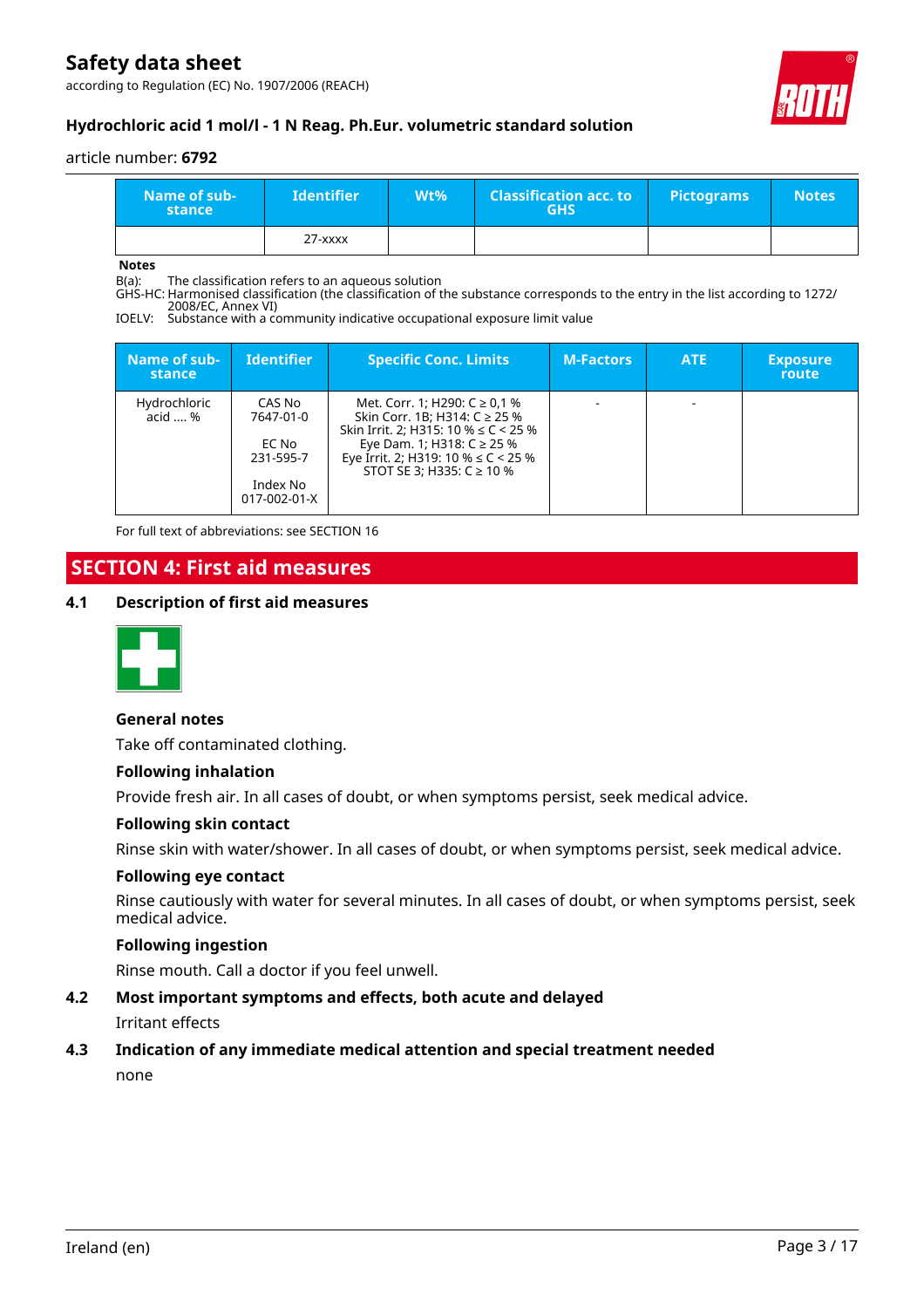according to Regulation (EC) No. 1907/2006 (REACH)



## **Hydrochloric acid 1 mol/l - 1 N Reag. Ph.Eur. volumetric standard solution**

article number: **6792**

## **SECTION 5: Firefighting measures**

## **5.1 Extinguishing media**



## **Suitable extinguishing media**

co-ordinate firefighting measures to the fire surroundings water spray, alcohol resistant foam, dry extinguishing powder, BC-powder, carbon dioxide (CO<sub>2</sub>)

## **Unsuitable extinguishing media**

water jet

**5.2 Special hazards arising from the substance or mixture**

Non-combustible.

## **5.3 Advice for firefighters**

In case of fire and/or explosion do not breathe fumes. Fight fire with normal precautions from a reasonable distance. Wear self-contained breathing apparatus.

## **SECTION 6: Accidental release measures**

**6.1 Personal precautions, protective equipment and emergency procedures**



## **For non-emergency personnel**

Avoid contact with skin, eyes and clothes. Do not breathe vapour/spray.

## **6.2 Environmental precautions**

Keep away from drains, surface and ground water.

## **6.3 Methods and material for containment and cleaning up**

## **Advice on how to contain a spill**

Covering of drains.

#### **Advice on how to clean up a spill**

Absorb with liquid-binding material (sand, diatomaceous earth, acid- or universal binding agents).

#### **Other information relating to spills and releases**

Place in appropriate containers for disposal.

#### **6.4 Reference to other sections**

Hazardous combustion products: see section 5. Personal protective equipment: see section 8. Incompatible materials: see section 10. Disposal considerations: see section 13.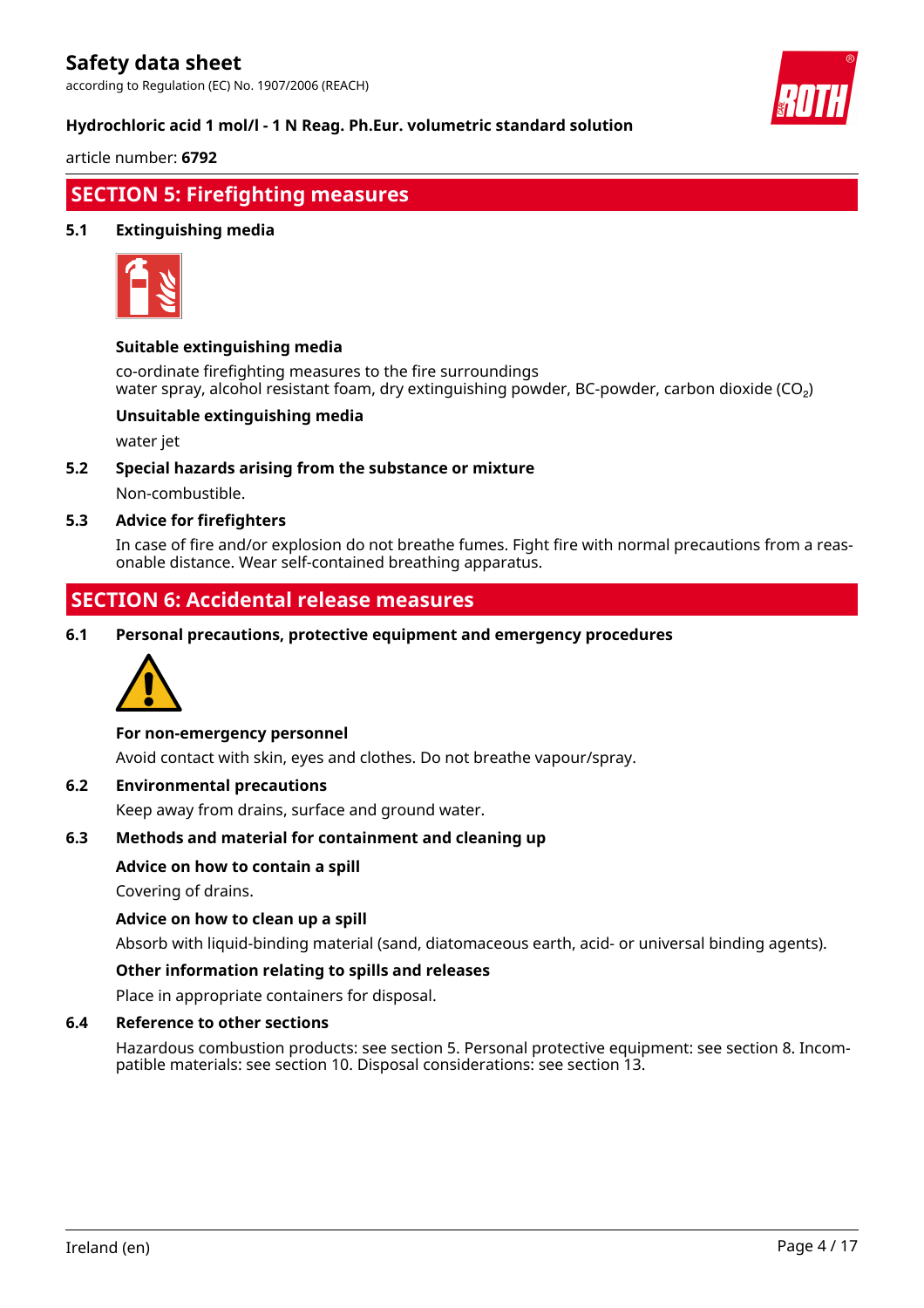according to Regulation (EC) No. 1907/2006 (REACH)



## **Hydrochloric acid 1 mol/l - 1 N Reag. Ph.Eur. volumetric standard solution**

article number: **6792**

## **SECTION 7: Handling and storage**

#### **7.1 Precautions for safe handling**

No special measures are necessary.

## **Advice on general occupational hygiene**

Wash hands before breaks and after work. Keep away from food, drink and animal feedingstuffs.

## **7.2 Conditions for safe storage, including any incompatibilities**

Keep container tightly closed.

## **Incompatible substances or mixtures**

Observe hints for combined storage.

## **Consideration of other advice:**

## **Specific designs for storage rooms or vessels**

Recommended storage temperature: 15 – 25 °C

## **7.3 Specific end use(s)**

No information available.

## **SECTION 8: Exposure controls/personal protection**

## **8.1 Control parameters**

## **National limit values**

## **Occupational exposure limit values (Workplace Exposure Limits)**

| Cou<br>ntr<br>y | <b>Name of agent</b> | <b>CAS No</b> | Identi-<br>fier | <b>TW</b><br>A<br>$\begin{bmatrix} \mathsf{pp} \\ \mathsf{m} \end{bmatrix}$ | <b>TWA</b><br>[mq/<br>$\mathsf{Im}^3$ ), | <b>STE</b><br>ь<br>[pp<br>m | <b>STEL</b><br>[mq/<br>m <sup>3</sup> | Ceil<br>ing-<br>[pp<br>m | Ceil-<br>ing-C<br>[mg/<br>$m3$ ] | Nota-<br>tion | <b>Source</b>              |
|-----------------|----------------------|---------------|-----------------|-----------------------------------------------------------------------------|------------------------------------------|-----------------------------|---------------------------------------|--------------------------|----------------------------------|---------------|----------------------------|
| EU              | hydrogen chloride    | 7647-01-      | <b>IOELV</b>    | 5                                                                           | 8                                        | 10                          | 15                                    |                          |                                  |               | 2000/39/<br>EC             |
| IE              | hydrogen chloride    | 7647-01-<br>0 | <b>OELV</b>     | 5                                                                           | 8                                        | 10                          | 15                                    |                          |                                  |               | S.I. No.<br>619 of<br>2001 |

#### **Notation**

Ceiling-C Ceiling value is a limit value above which exposure should not occur<br>STEL Short-term exposure limit: a limit value above which exposure shoul

STEL Short-term exposure limit: a limit value above which exposure should not occur and which is related to a 15 minute period (unless otherwise specified)

TWA Time-weighted average (long-term exposure limit): measured or calculated in relation to a reference period of 8 hours time-weighted average (unless otherwise specified)

| Relevant DNELs of components of the mixture |               |               |                            |                                                 |                   |                              |  |  |  |
|---------------------------------------------|---------------|---------------|----------------------------|-------------------------------------------------|-------------------|------------------------------|--|--|--|
| Name of sub-<br>stance                      | <b>CAS No</b> | End-<br>point | <b>Threshol</b><br>d level | <b>Protection</b><br>goal, route of<br>exposure | Used in           | <b>Exposure time</b>         |  |  |  |
| Hydrochloric acid<br>%                      | 7647-01-0     | <b>DNEL</b>   | $8 \text{ mg/m}^3$         | human, inhalat-<br>ory                          | worker (industry) | chronic - local ef-<br>fects |  |  |  |
| Hydrochloric acid<br>%                      | 7647-01-0     | <b>DNEL</b>   | 15 mg/m $3$                | human, inhalat-<br>ory                          | worker (industry) | acute - local ef-<br>fects   |  |  |  |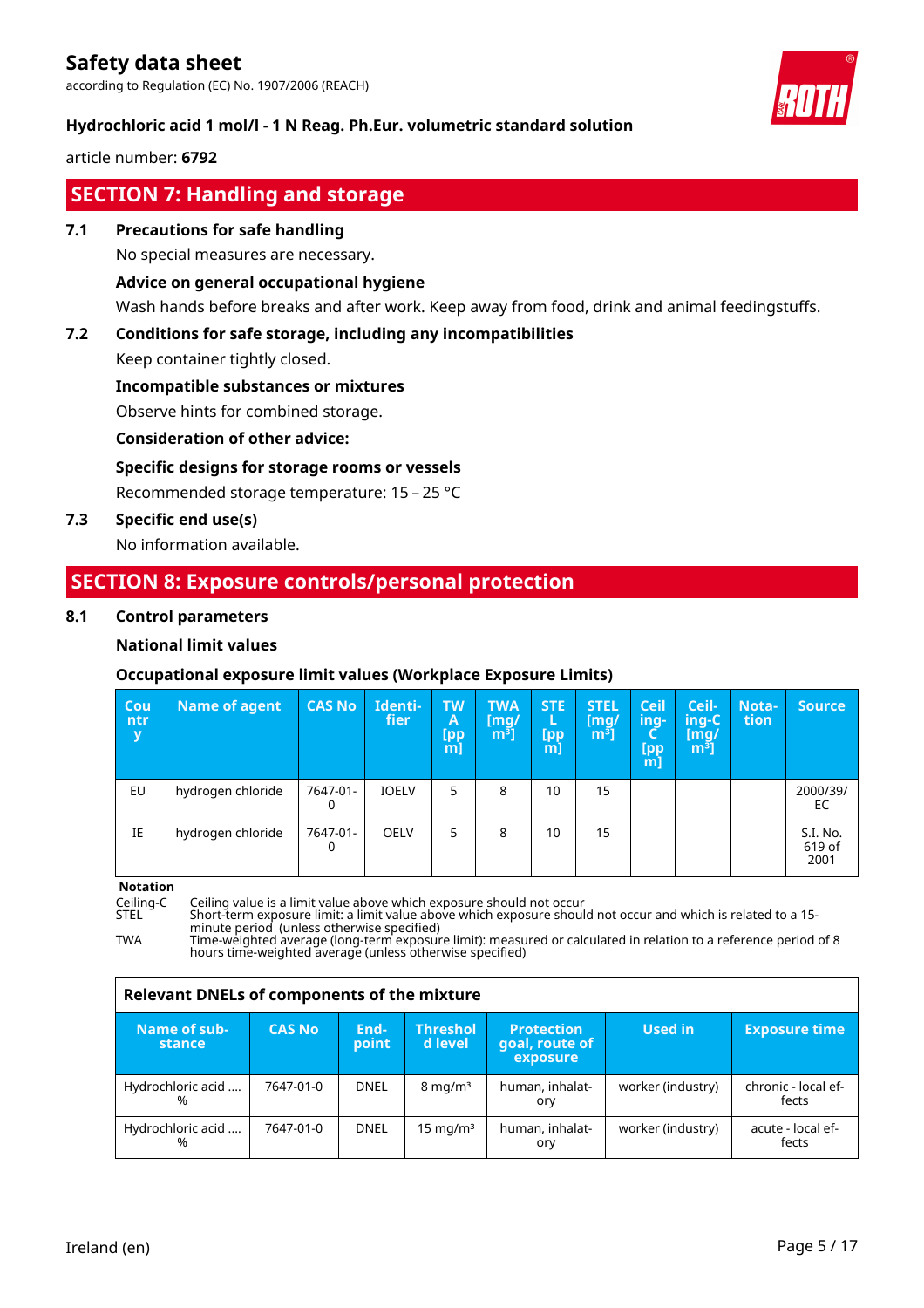according to Regulation (EC) No. 1907/2006 (REACH)

## **Hydrochloric acid 1 mol/l - 1 N Reag. Ph.Eur. volumetric standard solution**

article number: **6792**

#### **8.2 Exposure controls**

## **Individual protection measures (personal protective equipment)**

#### **Eye/face protection**



Use safety goggle with side protection.

#### **Skin protection**



### **• hand protection**

Wear suitable gloves. Chemical protection gloves are suitable, which are tested according to EN 374. For special purposes, it is recommended to check the resistance to chemicals of the protective gloves mentioned above together with the supplier of these gloves. The times are approximate values from measurements at 22 ° C and permanent contact. Increased temperatures due to heated substances, body heat etc. and a reduction of the effective layer thickness by stretching can lead to a considerable reduction of the breakthrough time. If in doubt, contact manufacturer. At an approx. 1.5 times larger / smaller layer thickness, the respective breakthrough time is doubled / halved. The data apply only to the pure substance. When transferred to substance mixtures, they may only be considered as a guide.

#### **• type of material**

NBR (Nitrile rubber)

#### **• material thickness**

>0,11 mm

## **• breakthrough times of the glove material**

>480 minutes (permeation: level 6)

#### **• other protection measures**

Take recovery periods for skin regeneration. Preventive skin protection (barrier creams/ointments) is recommended.

#### **Respiratory protection**



Respiratory protection necessary at: Aerosol or mist formation. Type: E (against acidic gases like sulphur dioxide or hydrogen chloride, colour code: Yellow).

## **Environmental exposure controls**

Keep away from drains, surface and ground water.

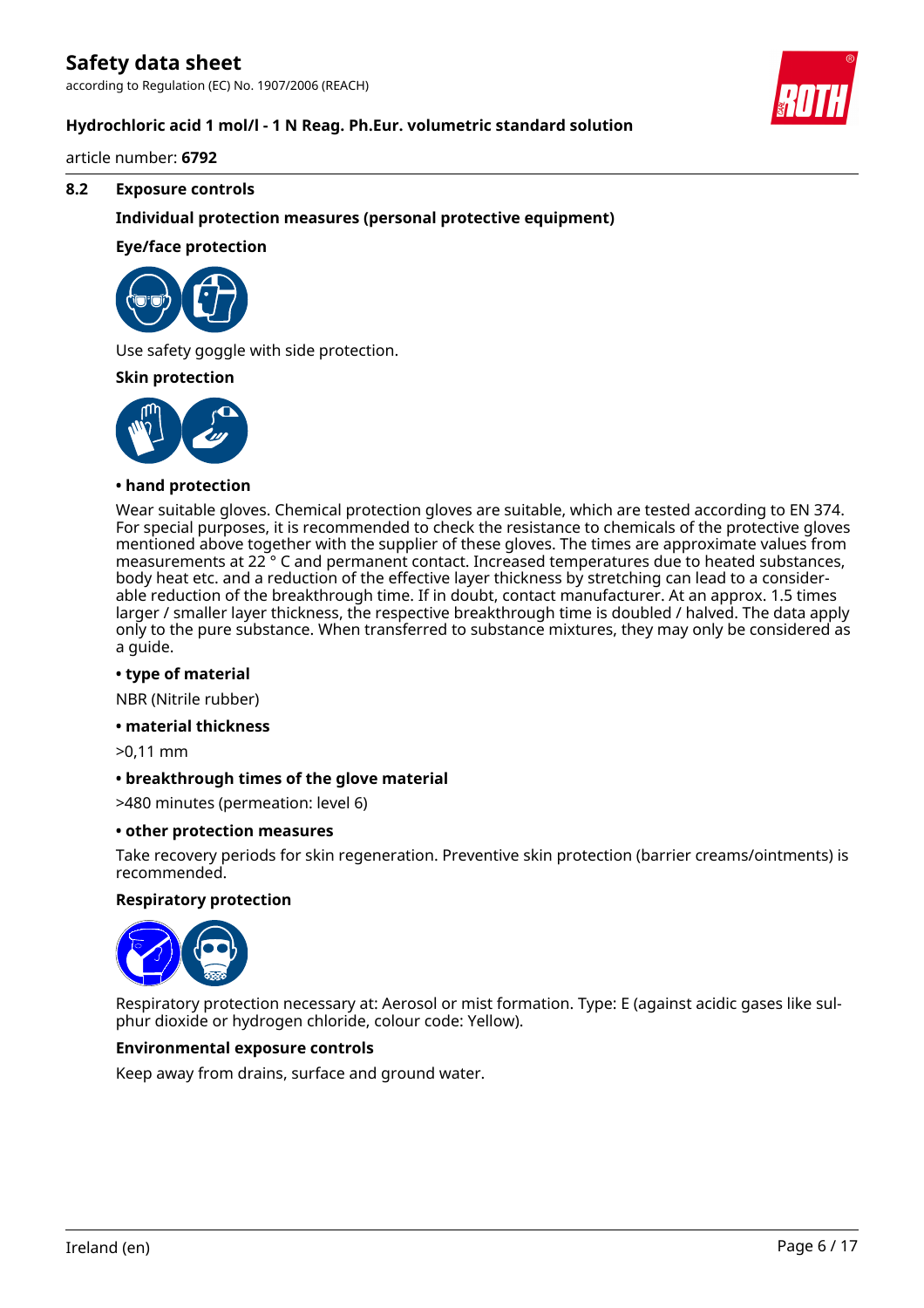according to Regulation (EC) No. 1907/2006 (REACH)

## **Hydrochloric acid 1 mol/l - 1 N Reag. Ph.Eur. volumetric standard solution**

## article number: **6792**

## **SECTION 9: Physical and chemical properties**

| 9.1 | Information on basic physical and chemical properties       |                                               |  |  |  |  |  |
|-----|-------------------------------------------------------------|-----------------------------------------------|--|--|--|--|--|
|     | Physical state                                              | liquid                                        |  |  |  |  |  |
|     | Colour                                                      | colourless                                    |  |  |  |  |  |
|     | Odour                                                       | odourless                                     |  |  |  |  |  |
|     | Melting point/freezing point                                | not determined                                |  |  |  |  |  |
|     | Boiling point or initial boiling point and boiling<br>range | >85 °C                                        |  |  |  |  |  |
|     | Flammability                                                | non-combustible                               |  |  |  |  |  |
|     | Lower and upper explosion limit                             | not determined                                |  |  |  |  |  |
|     | Flash point                                                 | not determined                                |  |  |  |  |  |
|     | Auto-ignition temperature                                   | not determined                                |  |  |  |  |  |
|     | Decomposition temperature                                   | not relevant                                  |  |  |  |  |  |
|     | pH (value)                                                  | $2 - 4 (20 °C)$                               |  |  |  |  |  |
|     | Kinematic viscosity                                         | not determined                                |  |  |  |  |  |
|     | Solubility(ies)                                             |                                               |  |  |  |  |  |
|     | Water solubility                                            | miscible in any proportion                    |  |  |  |  |  |
|     | Partition coefficient                                       |                                               |  |  |  |  |  |
|     | Partition coefficient n-octanol/water (log value):          | not relevant (inorganic)                      |  |  |  |  |  |
|     | Vapour pressure                                             | not determined                                |  |  |  |  |  |
|     | Density                                                     | 1,039 $9/_{\text{cm}^3}$ at 20 °C             |  |  |  |  |  |
|     | Relative vapour density                                     | information on this property is not available |  |  |  |  |  |
|     | Particle characteristics                                    | not relevant (liquid)                         |  |  |  |  |  |
|     | Other safety parameters                                     |                                               |  |  |  |  |  |
|     | Oxidising properties                                        | none                                          |  |  |  |  |  |
| 9.2 | <b>Other information</b>                                    |                                               |  |  |  |  |  |
|     | Information with regard to physical hazard<br>classes:      |                                               |  |  |  |  |  |
|     | Corrosive to metals                                         | category 1: corrosive to metals               |  |  |  |  |  |
|     | Other safety characteristics:                               |                                               |  |  |  |  |  |
|     | Miscibility                                                 | completely miscible with water                |  |  |  |  |  |

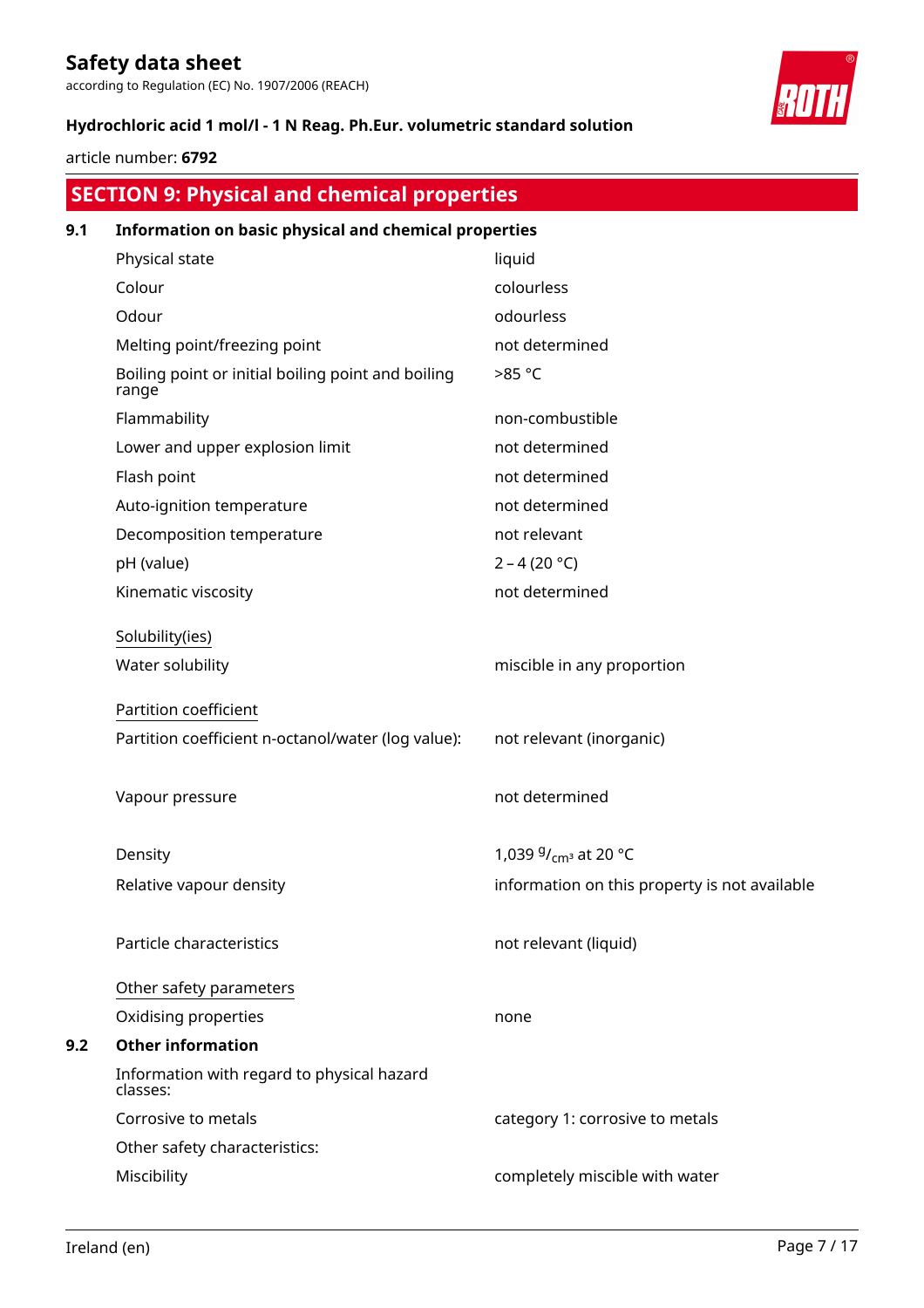according to Regulation (EC) No. 1907/2006 (REACH)



## **Hydrochloric acid 1 mol/l - 1 N Reag. Ph.Eur. volumetric standard solution**

article number: **6792**

## **SECTION 10: Stability and reactivity**

## **10.1 Reactivity**

Substance or mixture corrosive to metals.

#### **10.2 Chemical stability**

The material is stable under normal ambient and anticipated storage and handling conditions of temperature and pressure.

## **10.3 Possibility of hazardous reactions**

**Violent reaction with:** Strong alkali

## **10.4 Conditions to avoid**

There are no specific conditions known which have to be avoided.

- **10.5 Incompatible materials** different metals
- **10.6 Hazardous decomposition products** Hazardous combustion products: see section 5.

## **SECTION 11: Toxicological information**

## **11.1 Information on hazard classes as defined in Regulation (EC) No 1272/2008**

Test data are not available for the complete mixture.

### **Classification procedure**

The method for classification of the mixture is based on ingredients of the mixture (additivity formula).

## **Classification according to GHS (1272/2008/EC, CLP)**

#### **Acute toxicity**

Shall not be classified as acutely toxic.

#### **Skin corrosion/irritation**

Shall not be classified as corrosive/irritant to skin.

#### **Serious eye damage/eye irritation**

Shall not be classified as seriously damaging to the eye or eye irritant.

#### **Respiratory or skin sensitisation**

Shall not be classified as a respiratory or skin sensitiser.

## **Germ cell mutagenicity**

Shall not be classified as germ cell mutagenic.

#### **Carcinogenicity**

Shall not be classified as carcinogenic.

#### **Reproductive toxicity**

Shall not be classified as a reproductive toxicant.

## **Specific target organ toxicity - single exposure**

Shall not be classified as a specific target organ toxicant (single exposure).

#### **Specific target organ toxicity - repeated exposure**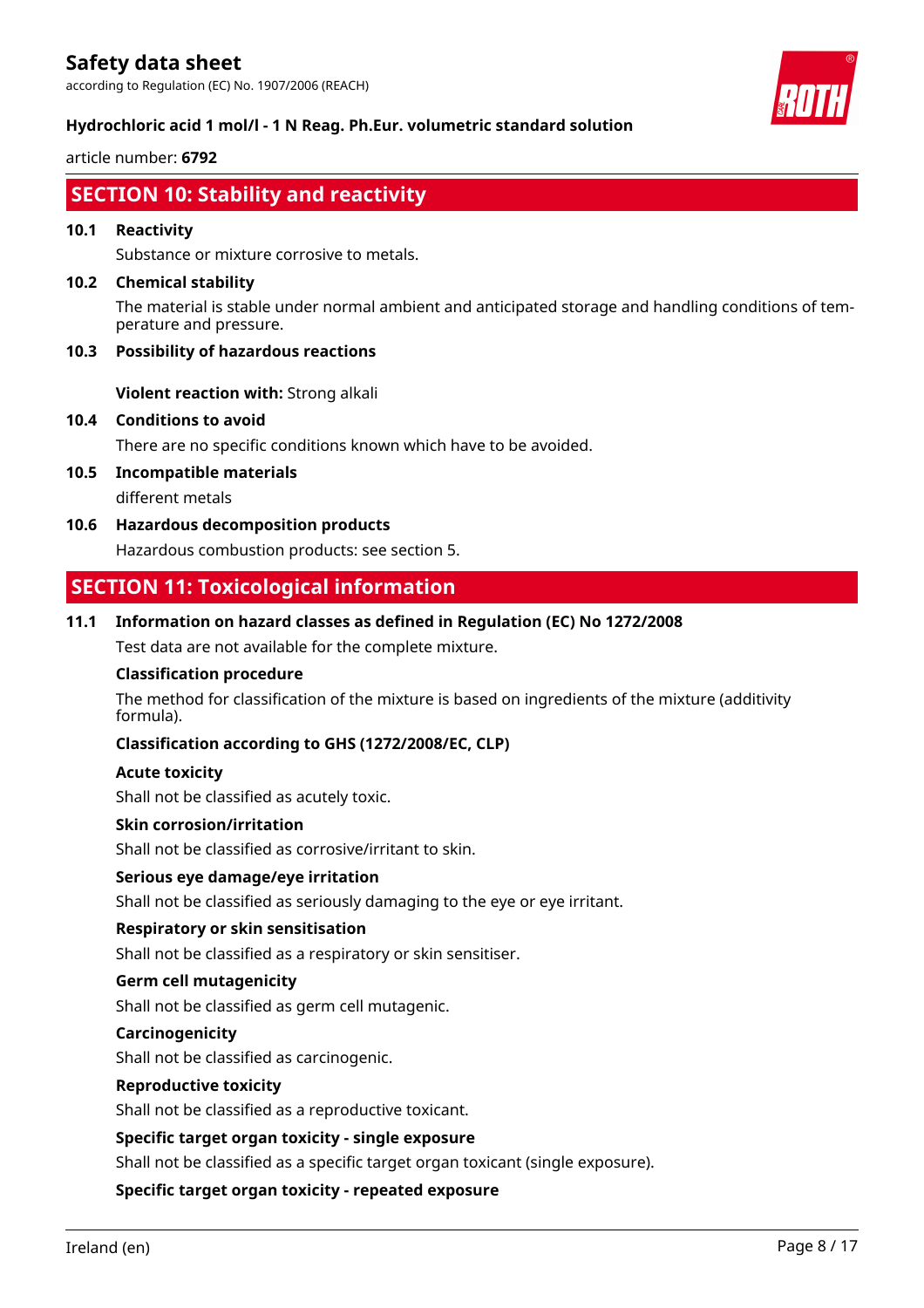according to Regulation (EC) No. 1907/2006 (REACH)



#### article number: **6792**

Shall not be classified as a specific target organ toxicant (repeated exposure).

#### **Aspiration hazard**

Shall not be classified as presenting an aspiration hazard.

## **Symptoms related to the physical, chemical and toxicological characteristics**

#### **• If swallowed**

Data are not available.

#### **• If in eyes**

Data are not available.

#### **• If inhaled**

Data are not available.

#### **• If on skin**

Data are not available.

#### **• Other information**

Due to its pH value (see section 9), irritation of the skin and eyes cannot be ruled out

## **11.2 Endocrine disrupting properties**

None of the ingredients are listed.

## **11.3 Information on other hazards**

There is no additional information.

## **SECTION 12: Ecological information**

## **12.1 Toxicity**

Shall not be classified as hazardous to the aquatic environment.

## **Biodegradation**

The methods for determining the biological degradability are not applicable to inorganic substances.

## **12.2 Process of degradability** Data are not available.

**12.3 Bioaccumulative potential** Data are not available.

## **12.4 Mobility in soil**

Data are not available.

- **12.5 Results of PBT and vPvB assessment** Data are not available.
- **12.6 Endocrine disrupting properties** None of the ingredients are listed.

## **12.7 Other adverse effects**

Data are not available.

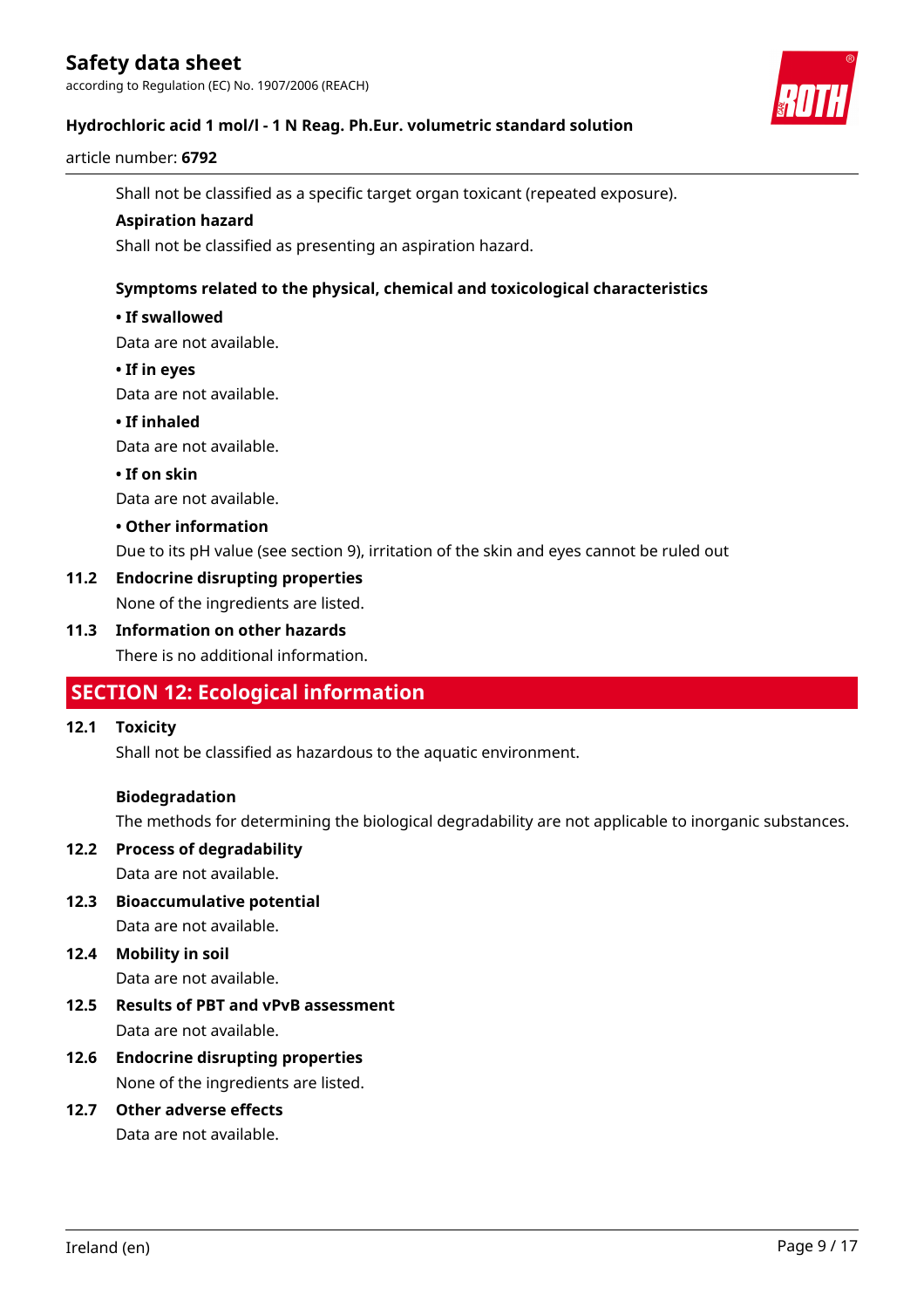according to Regulation (EC) No. 1907/2006 (REACH)



article number: **6792**

## **SECTION 13: Disposal considerations**

## **13.1 Waste treatment methods**



This material and its container must be disposed of as hazardous waste. Dispose of contents/container in accordance with local/regional/national/international regulations.

## **Sewage disposal-relevant information**

Do not empty into drains.

## **Waste treatment of containers/packagings**

It is a dangerous waste; only packagings which are approved (e.g. acc. to ADR) may be used.

#### **13.2 Relevant provisions relating to waste**

The allocation of waste identity numbers/waste descriptions must be carried out according to the EEC, specific to the industry and process. Waste catalogue ordinance (Germany).

#### **13.3 Remarks**

Waste shall be separated into the categories that can be handled separately by the local or national waste management facilities. Please consider the relevant national or regional provisions.

## **SECTION 14: Transport information**

| 14.1 | UN number or ID number            |                                                                            |
|------|-----------------------------------|----------------------------------------------------------------------------|
|      | ADR/RID/ADN                       | <b>UN 1789</b>                                                             |
|      | IMDG-Code                         | <b>UN 1789</b>                                                             |
|      | ICAO-TI                           | <b>UN 1789</b>                                                             |
| 14.2 | UN proper shipping name           |                                                                            |
|      | ADR/RID/ADN                       | <b>HYDROCHLORIC ACID</b>                                                   |
|      | IMDG-Code                         | <b>HYDROCHLORIC ACID</b>                                                   |
|      | <b>ICAO-TI</b>                    | Hydrochloric acid                                                          |
| 14.3 | <b>Transport hazard class(es)</b> |                                                                            |
|      | ADR/RID/ADN                       | 8                                                                          |
|      | IMDG-Code                         | 8                                                                          |
|      | ICAO-TI                           | 8                                                                          |
| 14.4 | <b>Packing group</b>              |                                                                            |
|      | ADR/RID/ADN                       | III                                                                        |
|      | IMDG-Code                         | III                                                                        |
|      | <b>ICAO-TI</b>                    | III                                                                        |
| 14.5 | <b>Environmental hazards</b>      | non-environmentally hazardous acc. to the dan-<br>gerous goods regulations |

## **14.6 Special precautions for user**

Provisions for dangerous goods (ADR) should be complied within the premises.

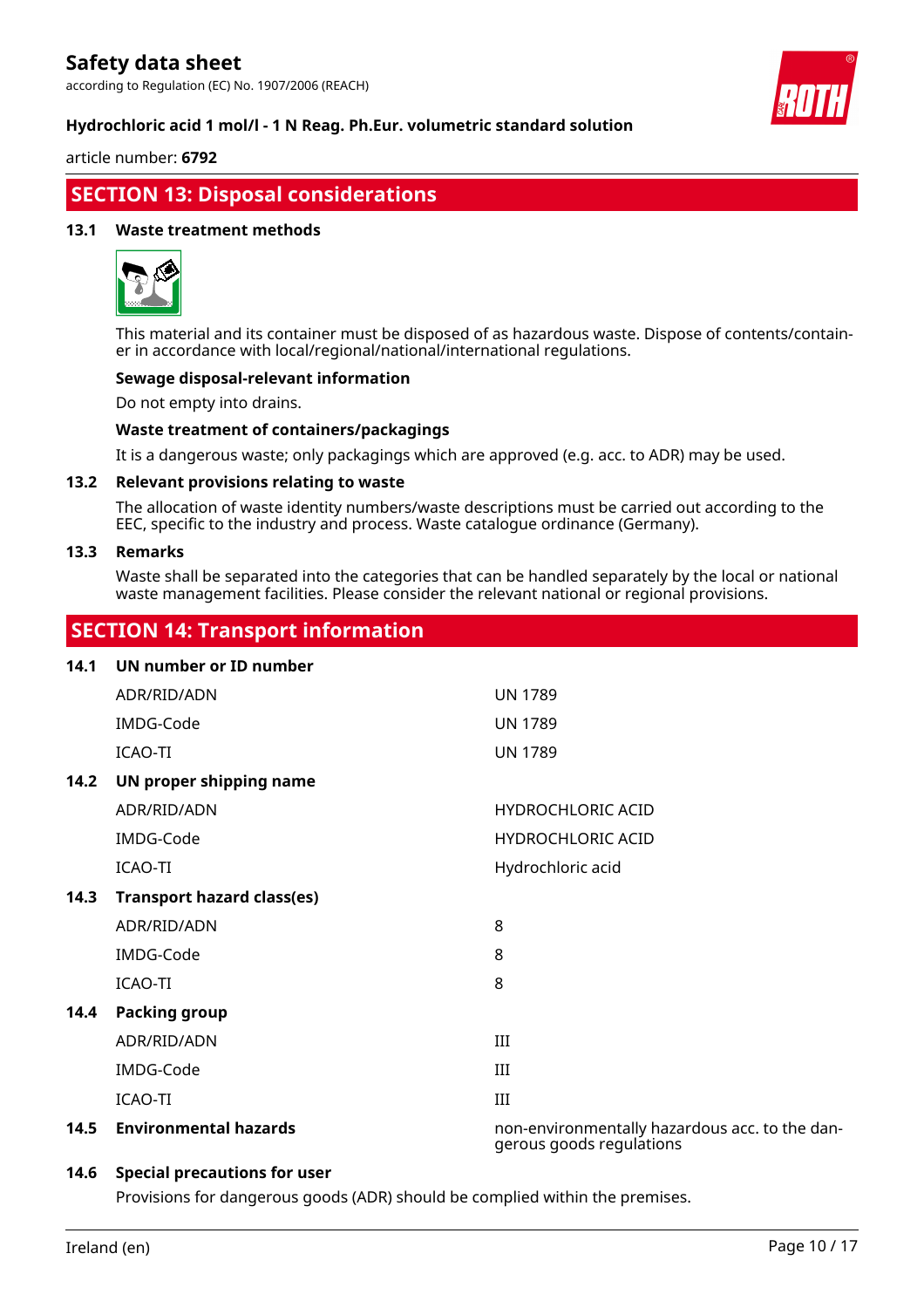according to Regulation (EC) No. 1907/2006 (REACH)



## **Hydrochloric acid 1 mol/l - 1 N Reag. Ph.Eur. volumetric standard solution**

article number: **6792**

## **14.7 Maritime transport in bulk according to IMO instruments** The cargo is not intended to be carried in bulk.

## **14.8 Information for each of the UN Model Regulations**

| information                                                                        | Transport of dangerous goods by road, rail and inland waterway (ADR/RID/ADN) - Additional |
|------------------------------------------------------------------------------------|-------------------------------------------------------------------------------------------|
| Proper shipping name                                                               | <b>HYDROCHLORIC ACID</b>                                                                  |
| Particulars in the transport document                                              | UN1789, HYDROCHLORIC ACID, 8, III, (E)                                                    |
| Classification code                                                                | C <sub>1</sub>                                                                            |
| Danger label(s)                                                                    | 8                                                                                         |
|                                                                                    |                                                                                           |
| Special provisions (SP)                                                            | 520                                                                                       |
| Excepted quantities (EQ)                                                           | E <sub>1</sub>                                                                            |
| Limited quantities (LQ)                                                            | 5L                                                                                        |
| Transport category (TC)                                                            | 3                                                                                         |
| Tunnel restriction code (TRC)                                                      | E                                                                                         |
| Hazard identification No                                                           | 80                                                                                        |
| <b>International Maritime Dangerous Goods Code (IMDG) - Additional information</b> |                                                                                           |
| Proper shipping name                                                               | HYDROCHLORIC ACID                                                                         |
| Particulars in the shipper's declaration                                           | UN1789, HYDROCHLORIC ACID, 8, III                                                         |
| Marine pollutant                                                                   |                                                                                           |
| Danger label(s)                                                                    | 8                                                                                         |
|                                                                                    |                                                                                           |
| Special provisions (SP)                                                            | 223                                                                                       |
| Excepted quantities (EQ)                                                           | E <sub>1</sub>                                                                            |
| Limited quantities (LQ)                                                            | 5L                                                                                        |
| EmS                                                                                | $F-A, S-B$                                                                                |
| Stowage category                                                                   | C                                                                                         |
| <b>Segregation group</b>                                                           | 1 - Acids                                                                                 |
| International Civil Aviation Organization (ICAO-IATA/DGR) - Additional information |                                                                                           |
| Proper shipping name                                                               | Hydrochloric acid                                                                         |
| Particulars in the shipper's declaration                                           | UN1789, Hydrochloric acid, 8, III                                                         |
| Danger label(s)                                                                    | 8                                                                                         |
|                                                                                    |                                                                                           |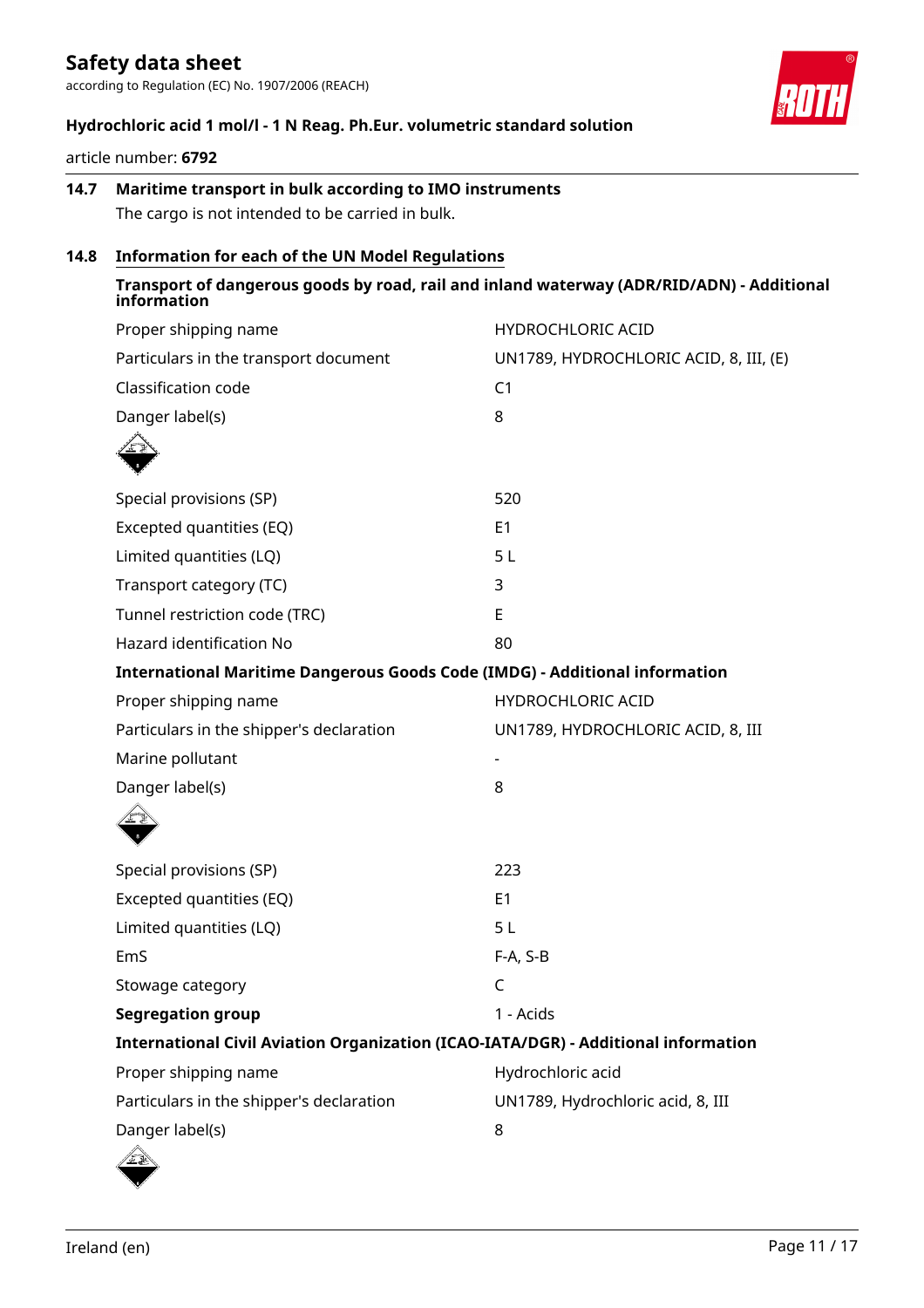according to Regulation (EC) No. 1907/2006 (REACH)



## **Hydrochloric acid 1 mol/l - 1 N Reag. Ph.Eur. volumetric standard solution**

#### article number: **6792**

| Special provisions (SP)  | A3  |
|--------------------------|-----|
| Excepted quantities (EQ) | F1  |
| Limited quantities (LQ)  | 1 I |

## **SECTION 15: Regulatory information**

# **15.1 Safety, health and environmental regulations/legislation specific for the substance or mixture**

## **Relevant provisions of the European Union (EU)**

#### **Restrictions according to REACH, Annex XVII**

| Dangerous substances with restrictions (REACH, Annex XVII) |                                                                                                          |               |                    |    |
|------------------------------------------------------------|----------------------------------------------------------------------------------------------------------|---------------|--------------------|----|
| Name of substance                                          | Name acc. to inventory                                                                                   | <b>CAS No</b> | <b>Restriction</b> | No |
| Hydrochloric acid  %                                       | this product meets the criteria for<br>classification in accordance with Reg-<br>ulation No 1272/2008/EC |               | R3                 |    |
| Hydrochloric acid  %                                       | substances in tattoo inks and perman-<br>ent make-up                                                     |               | R75                | 75 |

**Legend**

R3 1. Shall not be used in:

- ornamental articles intended to produce light or colour effects by means of different phases, for example in ornamental lamps and ashtrays,

- tricks and jokes,

- games for one or more participants, or any article intended to be used as such, even with ornamental aspects,

2. Articles not complying with paragraph 1 shall not be placed on the market.

3. Shall not be placed on the market if they contain a colouring agent, unless required for fiscal reasons, or perfume, or both, if they:

— can be used as fuel in decorative oil lamps for supply to the general public, and

— present an aspiration hazard and are labelled with H304.

4. Decorative oil lamps for supply to the general public shall not be placed on the market unless they conform to the European Standard on Decorative oil lamps (EN 14059) adopted by the European Committee for Standardisation (CEN).

5. Without prejudice to the implementation of other Union provisions relating to the classification, labelling and packaging of substances and mixtures, suppliers shall ensure, before the placing on the market, that the following requirements are met:

(a) lamp oils, labelled with H304, intended for supply to the general public are visibly, legibly and indelibly marked as follows: "Keep lamps filled with this liquid out of the reach of children"; and, by 1 December 2010, "Just a sip of lamp oil – or even sucking the wick of lamps – may lead to life-threatening lung damage";

(b) grill lighter fluids, labelled with H304, intended for supply to the general public are legibly and indelibly marked by 1 December 2010 as follows: 'Just a sip of grill lighter fluid may lead to life threatening lung damage'; (c) lamps oils and grill lighters, labelled with H304, intended for supply to the general public are packaged in black opaque containers not exceeding 1 litre by 1 December 2010.';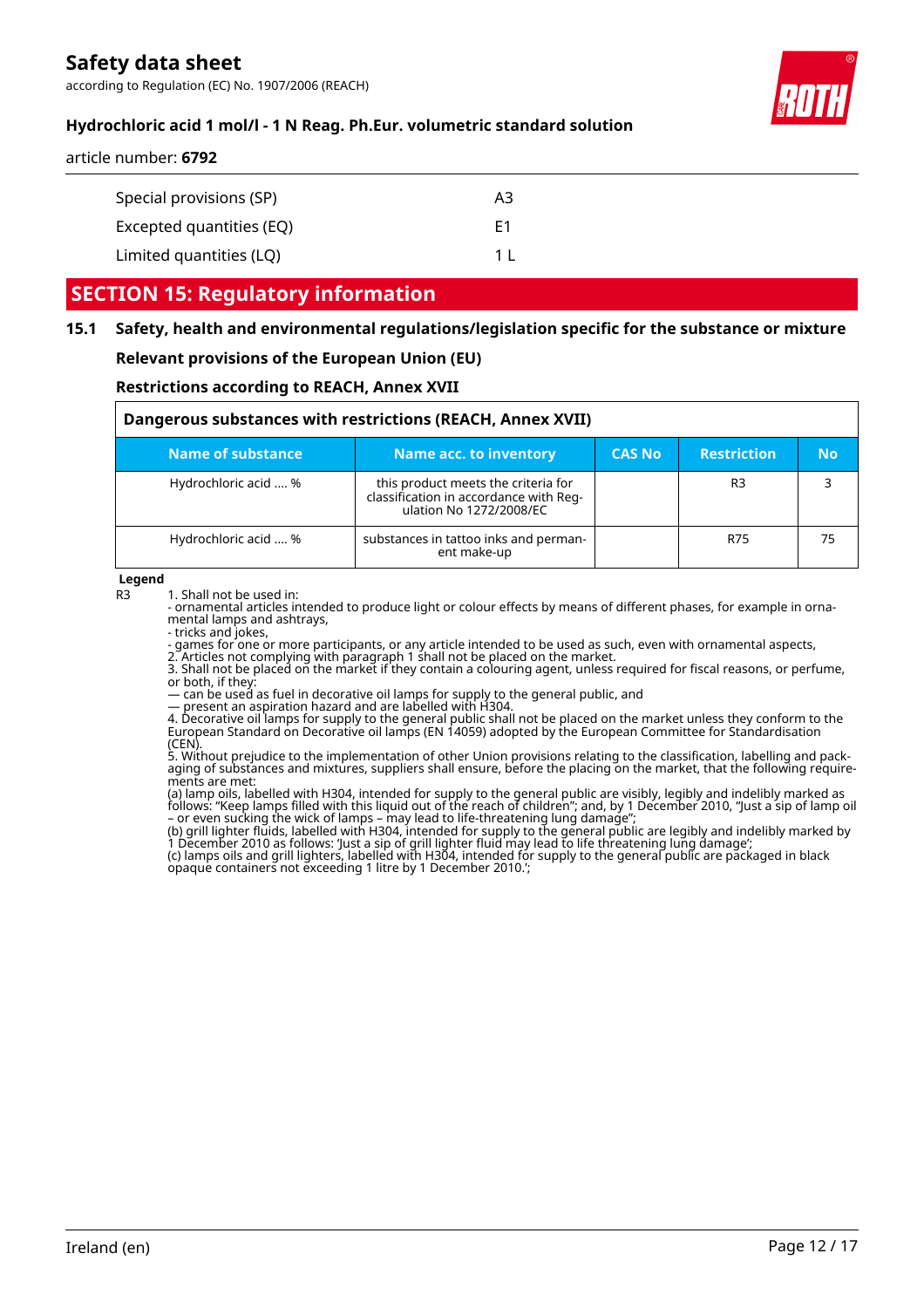according to Regulation (EC) No. 1907/2006 (REACH)



#### article number: **6792**



8. Mixtures that do not contain the statement "Mixture for use in tattoos or permanent make-up" shall not be used for tattooing purposes.

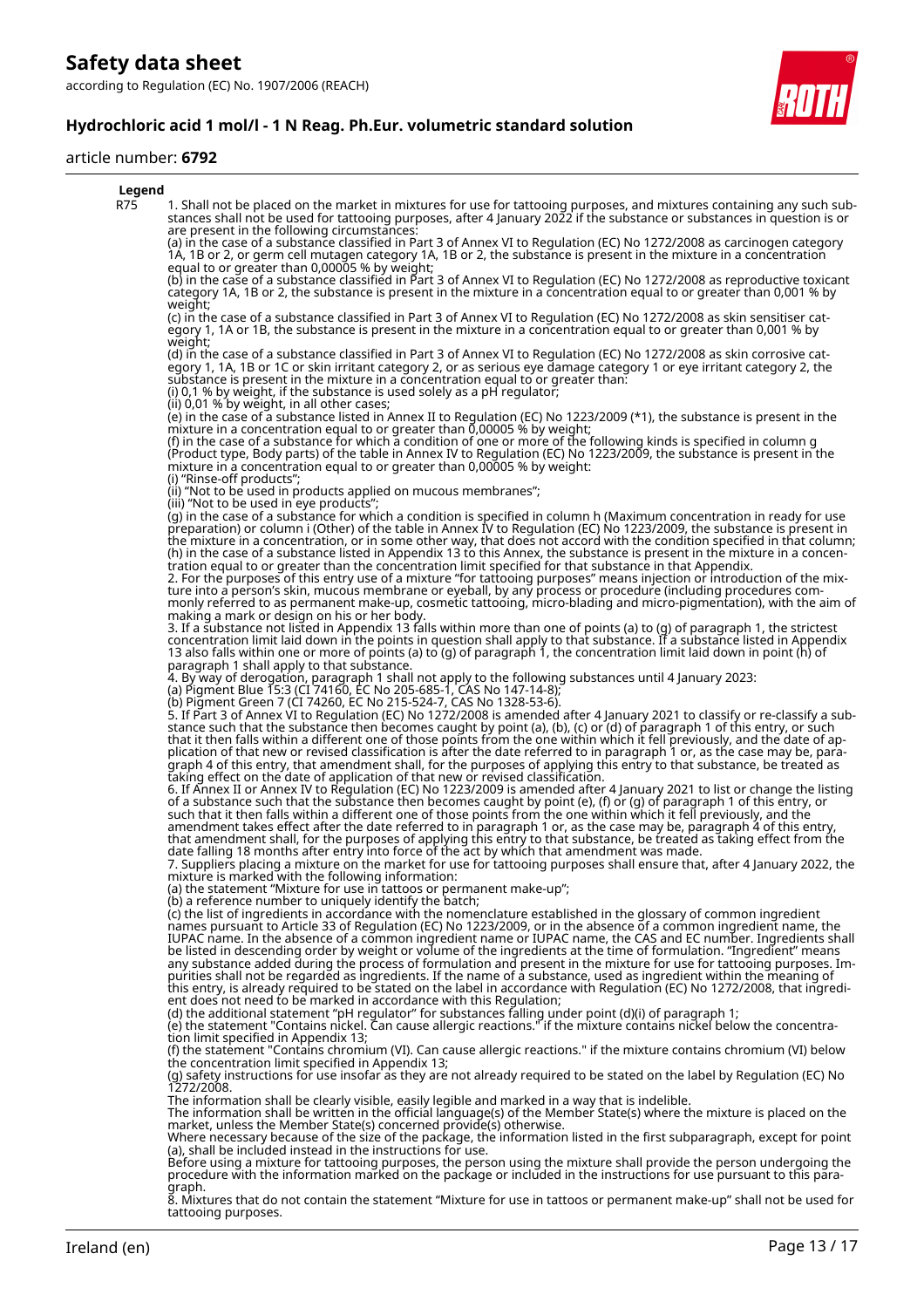according to Regulation (EC) No. 1907/2006 (REACH)



## **Hydrochloric acid 1 mol/l - 1 N Reag. Ph.Eur. volumetric standard solution**

#### article number: **6792**

#### **Legend**

9. This entry does not apply to substances that are gases at temperature of 20 °C and pressure of 101,3 kPa, or generate a vapour pressure of more than 300 kPa at temperature of 50 °C, with the exception of formaldehyde (CAS No 50- 00-0, EC No 200-001-8).

10. This entry does not apply to the placing on the market of a mixture for use for tattooing purposes, or to the use of a mixture for tattooing purposes, when placed on the market exclusively as a medical device or an accessory to a medical device, within the meaning of Regulation (EU) 2017/745, or when used exclusively as a medical device or an accessory to a medical device, within the same meaning. Where the placing on the market or use may not be exclusively as a medical device or an accessory to a medical device, the requirements of Regulation (EU) 2017/745 and of this Regulation shall apply cumulatively.

## **List of substances subject to authorisation (REACH, Annex XIV)/SVHC - candidate list**

None of the ingredients are listed. (Or Concentration of the substance in a mixture: <0.1 % Mass concentration)

#### **Seveso Directive**

|           | 2012/18/EU (Seveso III)                      |                                                                                            |              |  |  |
|-----------|----------------------------------------------|--------------------------------------------------------------------------------------------|--------------|--|--|
| <b>No</b> | <b>Dangerous substance/hazard categories</b> | Qualifying quantity (tonnes) for the application of lower and upper-tier re-<br>quirements | <b>Notes</b> |  |  |
|           | not assigned                                 |                                                                                            |              |  |  |

#### **Deco-Paint Directive**

| <b>VOC content</b> | 0 %<br>g,<br>$\sim$ |
|--------------------|---------------------|
|                    | -6                  |

#### **Industrial Emissions Directive (IED)**

| VOC content                                 | 0 %     |
|---------------------------------------------|---------|
| VOC content<br>Water content was discounted | $-0.9/$ |

#### **Directive on the restriction of the use of certain hazardous substances in electrical and electronic equipment (RoHS)**

none of the ingredients are listed

## **Regulation concerning the establishment of a European Pollutant Release and Transfer Register (PRTR)**

none of the ingredients are listed

## **Water Framework Directive (WFD)**

none of the ingredients are listed

## **Regulation on the marketing and use of explosives precursors**

none of the ingredients are listed

#### **Regulation on drug precursors**

| Name of substance    | <b>CAS No</b> | <b>Classification</b> | <b>CN Code</b> | <b>Threshold</b><br>level |
|----------------------|---------------|-----------------------|----------------|---------------------------|
| Hydrochloric acid  % | 7647-01-0     | Category 3            | 2806 10 00     |                           |

## **Regulation on substances that deplete the ozone layer (ODS)**

none of the ingredients are listed

## **Regulation concerning the export and import of hazardous chemicals (PIC)**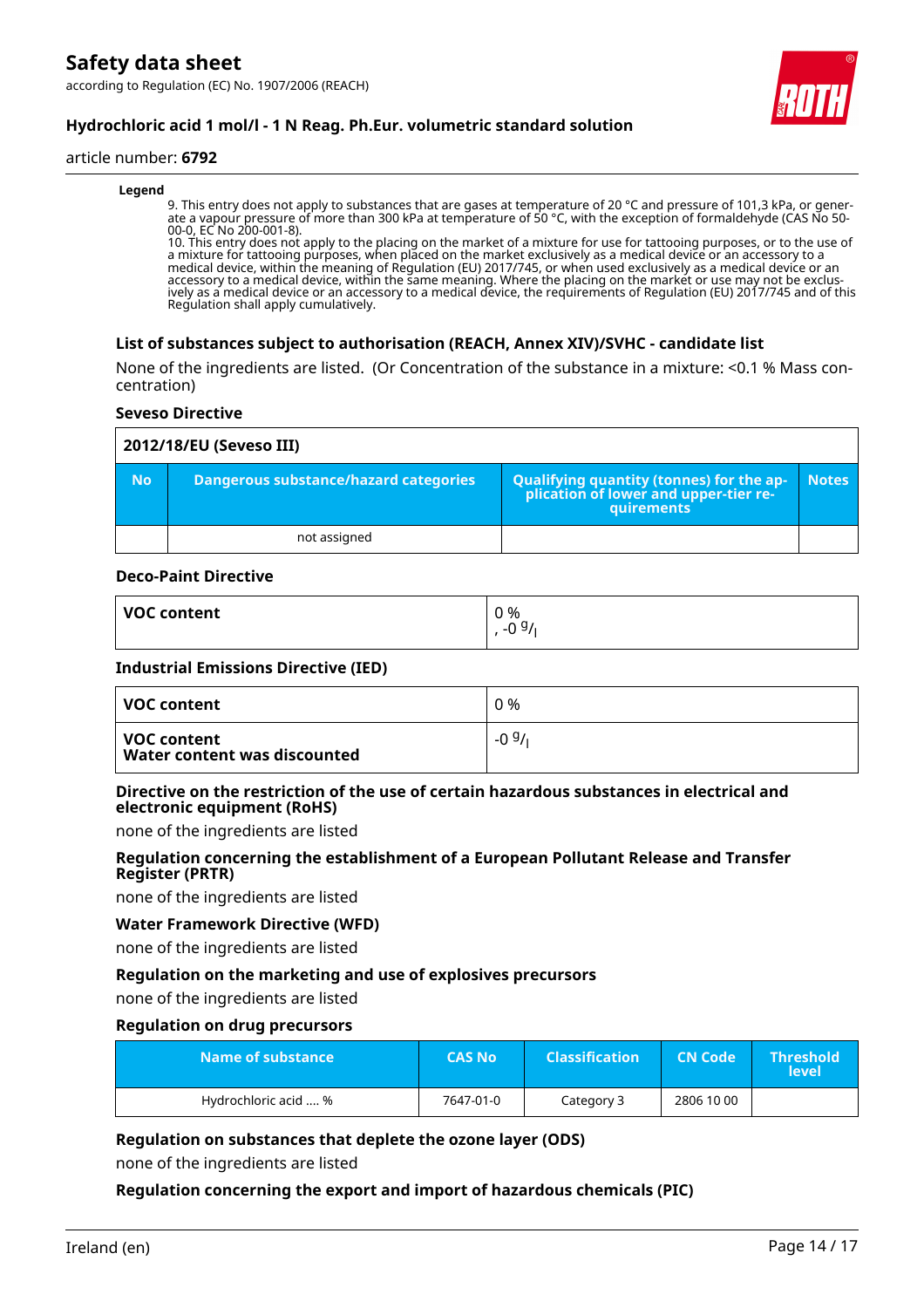according to Regulation (EC) No. 1907/2006 (REACH)



## **Hydrochloric acid 1 mol/l - 1 N Reag. Ph.Eur. volumetric standard solution**

article number: **6792**

none of the ingredients are listed

## **Regulation on persistent organic pollutants (POP)**

none of the ingredients are listed

## **Other information**

Directive 94/33/EC on the protection of young people at work. Observe employment restrictions under the Maternity Protection Directive (92/85/EEC) for expectant or nursing mothers.

#### **UN Convention against Illicit Traffic in Narcotic Drugs and Psychotropic Substances**

| Name of substance    | CAS No'   | Listed in | <b>HS</b> code |
|----------------------|-----------|-----------|----------------|
| Hydrochloric acid  % | 7647-01-0 | Table II  | 2806.10        |

#### **National inventories**

| <b>Country</b> | <b>Inventory</b> | <b>Status</b>                  |
|----------------|------------------|--------------------------------|
| AU             | <b>AICS</b>      | all ingredients are listed     |
| CA             | <b>DSL</b>       | all ingredients are listed     |
| <b>CN</b>      | <b>IECSC</b>     | all ingredients are listed     |
| EU             | ECSI             | all ingredients are listed     |
| EU             | REACH Reg.       | all ingredients are listed     |
| JP             | <b>CSCL-ENCS</b> | all ingredients are listed     |
| KR             | KECI             | all ingredients are listed     |
| <b>MX</b>      | <b>INSQ</b>      | all ingredients are listed     |
| NZ             | NZIoC            | all ingredients are listed     |
| <b>PH</b>      | <b>PICCS</b>     | all ingredients are listed     |
| TR             | <b>CICR</b>      | not all ingredients are listed |
| <b>TW</b>      | <b>TCSI</b>      | all ingredients are listed     |
| US             | <b>TSCA</b>      | all ingredients are listed     |

**Legend**<br>AICS<br>CICR AICS Australian Inventory of Chemical Substances CICR Chemical Inventory and Control Regulation CSCL-ENCS List of Existing and New Chemical Substances (CSCL-ENCS) DSL Domestic Substances List (DSL) ECSI EC Substance Inventory (EINECS, ELINCS, NLP) IECSC Inventory of Existing Chemical Substances Produced or Imported in China INSQ National Inventory of Chemical Substances KECI Korea Existing Chemicals Inventory NZIoC New Zealand Inventory of Chemicals PICCS Philippine Inventory of Chemicals and Chemical Substances (PICCS) REACH Reg. REACH registered substances TCSI Taiwan Chemical Substance Inventory PICCS Philippine Inventory of Cher<br>REACH Reg. REACH registered substance<br>TCSI Taiwan Chemical Substance<br>TSCA Toxic Substance Control Act

## **15.2 Chemical Safety Assessment**

Chemical safety assessments for substances in this mixture were not carried out.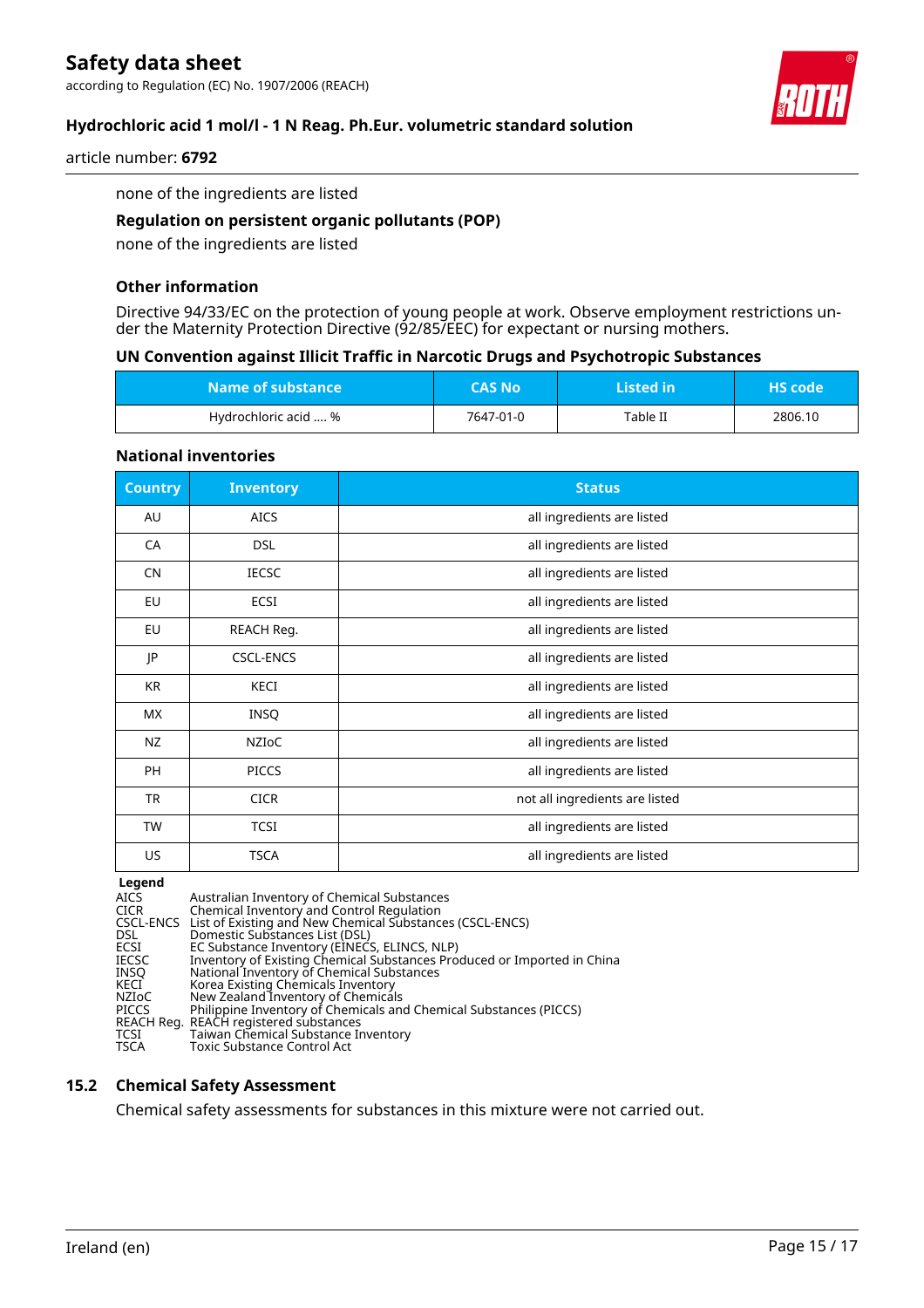according to Regulation (EC) No. 1907/2006 (REACH)



## **Hydrochloric acid 1 mol/l - 1 N Reag. Ph.Eur. volumetric standard solution**

article number: **6792**

## **SECTION 16: Other information**

## **Abbreviations and acronyms**

| Abbr.         | <b>Descriptions of used abbreviations</b>                                                                                                                                                                                       |
|---------------|---------------------------------------------------------------------------------------------------------------------------------------------------------------------------------------------------------------------------------|
| 2000/39/EC    | Commission Directive establishing a first list of indicative occupational exposure limit values in imple-<br>mentation of Council Directive 98/24/EC                                                                            |
| <b>ADN</b>    | Accord européen relatif au transport international des marchandises dangereuses par voies de naviga-<br>tion intérieures (European Agreement concerning the International Carriage of Dangerous Goods by In-<br>land Waterways) |
| <b>ADR</b>    | Accord relatif au transport international des marchandises dangereuses par route (Agreement concern-<br>ing the International Carriage of Dangerous Goods by Road)                                                              |
| ADR/RID/ADN   | Agreements concerning the International Carriage of Dangerous Goods by Road/Rail/Inland Waterways<br>(ADR/RID/ADN)                                                                                                              |
| <b>ATE</b>    | <b>Acute Toxicity Estimate</b>                                                                                                                                                                                                  |
| CAS           | Chemical Abstracts Service (service that maintains the most comprehensive list of chemical substances)                                                                                                                          |
| Ceiling-C     | Ceiling value                                                                                                                                                                                                                   |
| <b>CLP</b>    | Regulation (EC) No 1272/2008 on classification, labelling and packaging of substances and mixtures                                                                                                                              |
| CN Code       | <b>Combined Nomenclature</b>                                                                                                                                                                                                    |
| <b>DGR</b>    | Dangerous Goods Regulations (see IATA/DGR)                                                                                                                                                                                      |
| <b>DNEL</b>   | Derived No-Effect Level                                                                                                                                                                                                         |
| EC No         | The EC Inventory (EINECS, ELINCS and the NLP-list) is the source for the seven-digit EC number, an identi-<br>fier of substances commercially available within the EU (European Union)                                          |
| <b>EINECS</b> | European Inventory of Existing Commercial Chemical Substances                                                                                                                                                                   |
| <b>ELINCS</b> | European List of Notified Chemical Substances                                                                                                                                                                                   |
| EmS           | <b>Emergency Schedule</b>                                                                                                                                                                                                       |
| Eye Dam.      | Seriously damaging to the eye                                                                                                                                                                                                   |
| Eye Irrit.    | Irritant to the eye                                                                                                                                                                                                             |
| GHS           | "Globally Harmonized System of Classification and Labelling of Chemicals" developed by the United Na-<br>tions                                                                                                                  |
| <b>HS</b>     | Harmonized Commodity Description and Coding System (Harmonized System, drawn up by the World<br><b>Customs Organisation)</b>                                                                                                    |
| IATA          | <b>International Air Transport Association</b>                                                                                                                                                                                  |
| IATA/DGR      | Dangerous Goods Regulations (DGR) for the air transport (IATA)                                                                                                                                                                  |
| ICAO          | International Civil Aviation Organization                                                                                                                                                                                       |
| ICAO-TI       | Technical instructions for the safe transport of dangerous goods by air                                                                                                                                                         |
| <b>IMDG</b>   | International Maritime Dangerous Goods Code                                                                                                                                                                                     |
| IMDG-Code     | International Maritime Dangerous Goods Code                                                                                                                                                                                     |
| index No      | The Index number is the identification code given to the substance in Part 3 of Annex VI to Regulation<br>(EC) No 1272/2008                                                                                                     |
| <b>IOELV</b>  | Indicative occupational exposure limit value                                                                                                                                                                                    |
| Met. Corr.    | Substance or mixture corrosive to metals                                                                                                                                                                                        |
| <b>NLP</b>    | No-Longer Polymer                                                                                                                                                                                                               |